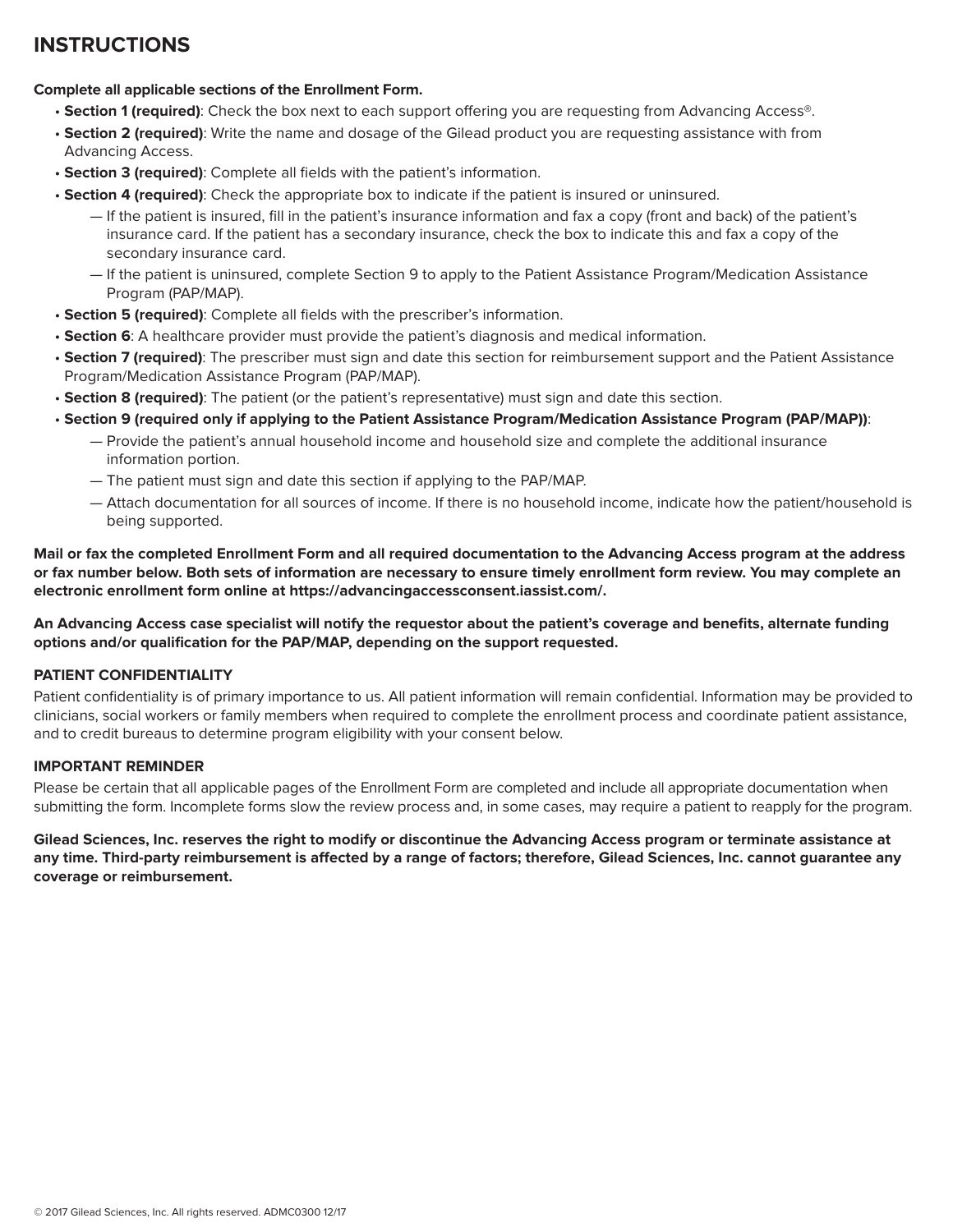## **ADVANCING**  $ACCFSS^e$

# **ENROLLMENT FORM** PAGE 1 OF 3<br>PHONE: **1-800-226-2056** FAX: **1-800-216-6857**

**PHONE: 1-800-226-2056** 

| 1. REQUESTED PATIENT SUPPORT (REQUIRED)                                                       |            |                                             |                 |       | CHECK ALL BOXES THAT APPLY       |
|-----------------------------------------------------------------------------------------------|------------|---------------------------------------------|-----------------|-------|----------------------------------|
| Benefits Investigation                                                                        |            | Prior Authorization and Appeals Information |                 |       | Co-pay Coupon Program Enrollment |
| Patient Assistance Program (PAP) or Medication Assistance Program (MAP) Eligibility Screening |            |                                             |                 |       |                                  |
| 2. GILEAD MEDICATION PRESCRIBED (REQUIRED)                                                    |            |                                             |                 |       |                                  |
| <b>Product Name:</b>                                                                          |            |                                             | mg:             |       |                                  |
| If requesting TRUVADA®, please indicate for:                                                  |            | Treatment                                   | PrEP/Prevention |       |                                  |
|                                                                                               |            |                                             |                 |       |                                  |
| 3. PATIENT INFORMATION (REQUIRED)                                                             |            |                                             |                 |       |                                  |
| First Name:                                                                                   | Last Name: |                                             |                 | M.I.: | Preferred Language:              |
| Address:                                                                                      |            | Apt./Unit #                                 | City:           |       |                                  |
| State:                                                                                        |            | Zip Code:                                   | Phone $#$ :     |       | SSN# (Last 4 digits):            |

| <b>CONTACT AUTHORIZATION</b> |
|------------------------------|
|                              |

I authorize Advancing Access to leave a detailed message, including the name of my prescription, if I am unavailable when they call.

Alternate Contact Name: Name: Phone #: Phone #: Phone #: Phone #: Relationship:

Yes No

| 4. INSURANCE INFORMATION (REQUIRED)                                                                                                    |             |                        | PLEASE INCLUDE A COPY OF THE FRONT AND BACK OF INSURANCE CARD(S)                                                                                   |               |                          |    |  |
|----------------------------------------------------------------------------------------------------------------------------------------|-------------|------------------------|----------------------------------------------------------------------------------------------------------------------------------------------------|---------------|--------------------------|----|--|
| Patient is insured (Please fill out all of the applicable insurance information<br>below. Attach copy-front and back-of patient card.) |             |                        | Patient is uninsured (ie, no health insurance through any public or private payer)<br>SEE OPTIONAL "PATIENT FINANCIAL INFORMATION" SECTION 9 BELOW |               |                          |    |  |
| Primary Insurance:                                                                                                                     |             |                        | Is this a Medicare Part D plan?                                                                                                                    |               | Yes                      | No |  |
| Plan name:                                                                                                                             |             |                        | Insurance Phone Number:                                                                                                                            |               |                          |    |  |
| Subscriber<br>Name:                                                                                                                    |             | Policy Holder<br>Name: |                                                                                                                                                    | Policy Holder | Relationship to Patient: |    |  |
| Policy #:                                                                                                                              | Group $#$ : |                        | $Rx \text{Bin } #:$                                                                                                                                |               | $Rx$ PCN $#$ :           |    |  |
|                                                                                                                                        |             |                        |                                                                                                                                                    |               |                          |    |  |

Check box if patient has secondary insurance coverage and fax a copy of insurance cards, if available.

Email: DOB:

| 5. PRESCRIBER INFORMATION (REQUIRED) |                              |                       |            |  |  |
|--------------------------------------|------------------------------|-----------------------|------------|--|--|
| <b>Prescriber Name:</b>              |                              | <b>Facility Name:</b> |            |  |  |
| Address:                             |                              | City:                 |            |  |  |
| State:                               | Zip Code:<br>Office Contact: |                       |            |  |  |
| Phone $#$ :                          |                              | Fax $#$ :             | $NPI \#$ : |  |  |
| Tax ID $#$ :                         |                              | State License #:      |            |  |  |

### 6. DIAGNOSIS/MEDICAL INFORMATION **MUST BE COMPLETED BY HEALTHCARE PROVIDER**

### Diagnosis (Please include ICD code):

## 7. PRESCRIBER CERTIFICATION AND STATEMENT OF MEDICAL NECESSITY

By signing this form, I certify that I am prescribing Gilead medication for the patient identified in Section 3. I certify that this prescription medication is medically necessary for the patient and that it will be used as directed. I certify that I will be supervising the patient's treatments and verify that the information provided is complete and accurate to the best of my knowledge. I agree that I shall not seek reimbursement for any Gilead medication dispensed to the patient through the Patient Assistance Program/Medication Assistance<br>Program ("PAP/MAP") from any government program o

If prescribing TRUVADA for PrEP™, I certify that the applicant has been tested for HIV infection and found to be HIV negative, and regular HIV testing will be conducted as part of the applicant's care plan. As part of my applicant's eligibility, I agree to periodically verify continued use of Gilead medication and resubmit current prescriptions.

I certify that I have received the appropriate written authorization from the patient, in accordance with the Health Insurance Portability and Accountability Act of 1996, applicable state health information privacy law(s), and any other applicable requirements, in order to release the patient's personal and medical information to Gilead and its agents and contractors for<br>the purposes of: 1) verifying the pa

## **PRESCRIBER SIGNATURE** (REQUIRED): **DATE**: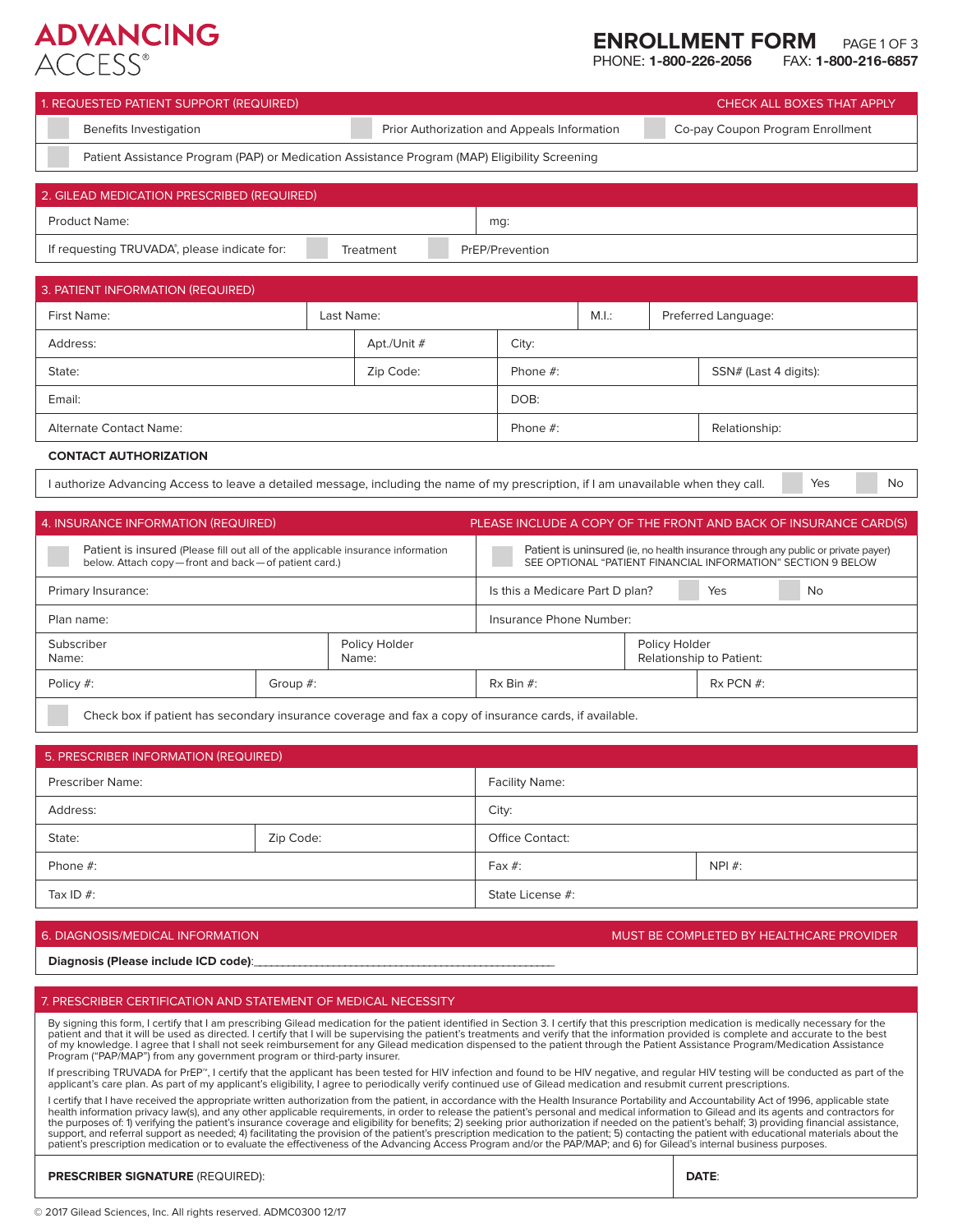PATIENT NAME: \_\_\_\_\_\_\_\_\_\_\_\_\_\_\_\_\_\_\_\_\_\_\_\_\_\_\_\_\_\_\_\_\_\_\_\_\_\_\_\_\_\_\_\_\_\_\_\_\_\_\_\_\_\_\_\_\_\_\_\_\_\_\_\_\_\_ DATE OF BIRTH: \_\_\_\_\_\_\_\_\_\_\_\_\_\_\_\_\_\_\_\_\_\_\_\_\_\_ \_\_\_\_\_\_\_\_\_\_\_\_\_\_\_\_\_\_\_\_\_\_\_\_\_\_\_

## 8. PATIENT AUTHORIZATION FOR USE AND DISCLOSURE OF PERSONAL HEALTH INFORMATION (REQUIRED)

I understand that I must complete this enrollment form before I can receive assistance through Gilead Sciences, Inc.'s Advancing Access ("Program") and the Patient Assistance Program/Medication Assistance Program ("PAP/MAP"). As part of this process, Gilead and its agents and contractors (collectively, "Gilead") will need to obtain, review, use and disclose my personal and medical information as described below. I hereby authorize my healthcare providers and health plans to disclose my personal and medical information as described below to Gilead in connection with the Program and/or the PAP/MAP, all in accordance with this authorization, and I authorize Gilead to use and disclose the information in accordance with the authorization.

Information to Be Disclosed: Personal health information ("PHI"), including information about me (for example, my name, mailing address, financial information, and insurance information), my past, current and future medical condition (including information about my HIV-related status or treatment with this prescription medication and related medical condition), and all information provided on this enrollment form.

Persons Authorized to Disclose My Information: My healthcare providers, including any pharmacy that fills my prescription medication, and any health plans or programs that provide me healthcare benefits. I understand that my pharmacy providers may receive remuneration for disclosing my PHI pursuant to this authorization.

Persons to Which My Information May Be Disclosed: Gilead, including the third party administrator responsible for the administration of the Program and the PAP/MAP.

Purposes for Which the Disclosures Are to Be Made: Disclosures of PHI may be made to Gilead so that Gilead may use and disclose the PHI for purposes of: 1) completing the enrollment process and verifying my enrollment form; 2) establishing my eligibility for benefits from my health plan or other programs; 3) providing financial assistance, support, and referral support, and communicating with my healthcare providers, including, but not limited to, facilitating the provision of my prescription medication to me; 4) contacting me to evaluate the effectiveness of the Program and/or the PAP/MAP; 5) for Gilead's internal business purposes, including quality control and support enhancing surveys; and 6) to send me marketing information, offers, and educational materials related to my treatment and/or my prescription medication, including the customer relationship marketing program (this use of my personal information is optional and by checking the box under the signatures below, I may opt in).

I understand that once my PHI has been disclosed hereunder, federal privacy law may no longer restrict its use or disclosure. I understand further that I may refuse to sign this authorization and that if I refuse, my eligibility for health plan benefits or ability to obtain treatment from my healthcare providers will not change, but I will not have access to the support offered by Program and/or the PAP/MAP. I also understand that I may cancel this authorization at any time by notifying Gilead in writing at Advancing Access, PO Box 13185, La Jolla, CA 92039-3185. If I cancel, Gilead will stop using this authorization to obtain, use or disclose my PHI after the cancellation date, but the cancellation will not affect uses or disclosures of any PHI that have already been made pursuant to this authorization before the cancellation date. I am entitled to a copy of this signed authorization, which expires the earlier of two (2) years from the date it is signed by me or other time period required under the laws of the state in which I reside.

| By checking this box, I agree to receive marketing information, offers and educational materials related to my medical condition, treatment, and/or my<br>prescription medication, including the customer relationship marketing program. |       |  |  |  |  |  |  |
|-------------------------------------------------------------------------------------------------------------------------------------------------------------------------------------------------------------------------------------------|-------|--|--|--|--|--|--|
| <b>SIGNATURE of PATIENT or PATIENT'S REPRESENTATIVE (REQUIRED):</b>                                                                                                                                                                       | DATE: |  |  |  |  |  |  |
|                                                                                                                                                                                                                                           |       |  |  |  |  |  |  |
| <b>Patient Representative's Name (if signing for the patient):</b>                                                                                                                                                                        |       |  |  |  |  |  |  |
| <b>Patient Representative's Relationship to Patient:</b>                                                                                                                                                                                  |       |  |  |  |  |  |  |
| FAX COMPLETED FORM TO ADVANCING ACCESS AT 1-800-216-6857                                                                                                                                                                                  |       |  |  |  |  |  |  |